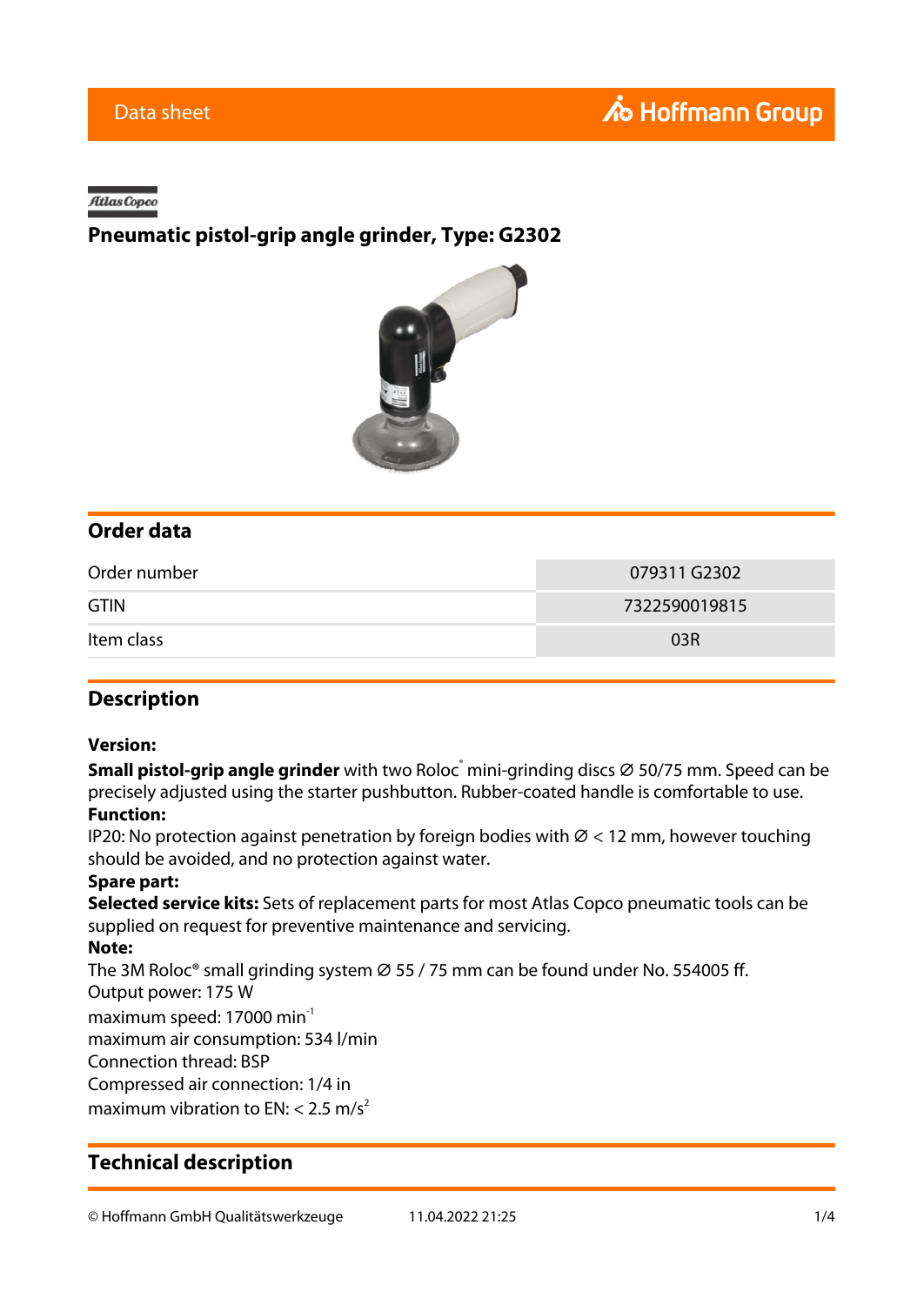| Manufacturer's designation         | G2302                     |
|------------------------------------|---------------------------|
| Weight                             | $0.6$ kg                  |
| maximum disc Ø                     | 75 mm                     |
| recommended hose size (internal Ø) | <b>10 mm</b>              |
| Minimum disc $\varnothing$         | 50 mm                     |
| Output power                       | 175W                      |
| Operating noise                    | 81 dB(A)                  |
| maximum vibration to EN            | $< 2.5$ m/s <sup>2</sup>  |
| maximum air consumption            | 534 l/min                 |
| maximum speed                      | $17000$ min <sup>-1</sup> |
| Compressed air connection          | $1/4$ in                  |
| Connection thread                  | <b>BSP</b>                |
| Type of product                    | Angle grinder             |
|                                    |                           |

# **Accessories**

| Grinding disc 984F Grit 80                            | 55400680   |
|-------------------------------------------------------|------------|
| Grinding disc 237AA Grit 400                          | 554009 400 |
| Grinding disc 787C Grit 60                            | 55401660   |
| Grinding disc (CER) Grit 36                           | 55401336   |
| Grinding disc (ZA) Grit 36                            | 55401836   |
| Grinding disc 984F Grit 60                            | 55400660   |
| Grinding disc (CER) Grit 120                          | 554013 120 |
| Grinding disc 787C Grit 80                            | 55401680   |
| Combidisc <sup>®</sup> grinding disc Diamond Grit 120 | 554033 120 |
| Combidisc <sup>®</sup> grinding disc (SiC) Grit 120   | 554023 120 |
| Grinding disc (ZA) Grit 60                            | 55401960   |
| Grinding disc 787C Grit 60                            | 55401460   |

© Hoffmann GmbH Qualitätswerkzeuge 11.04.2022 21:25 2/4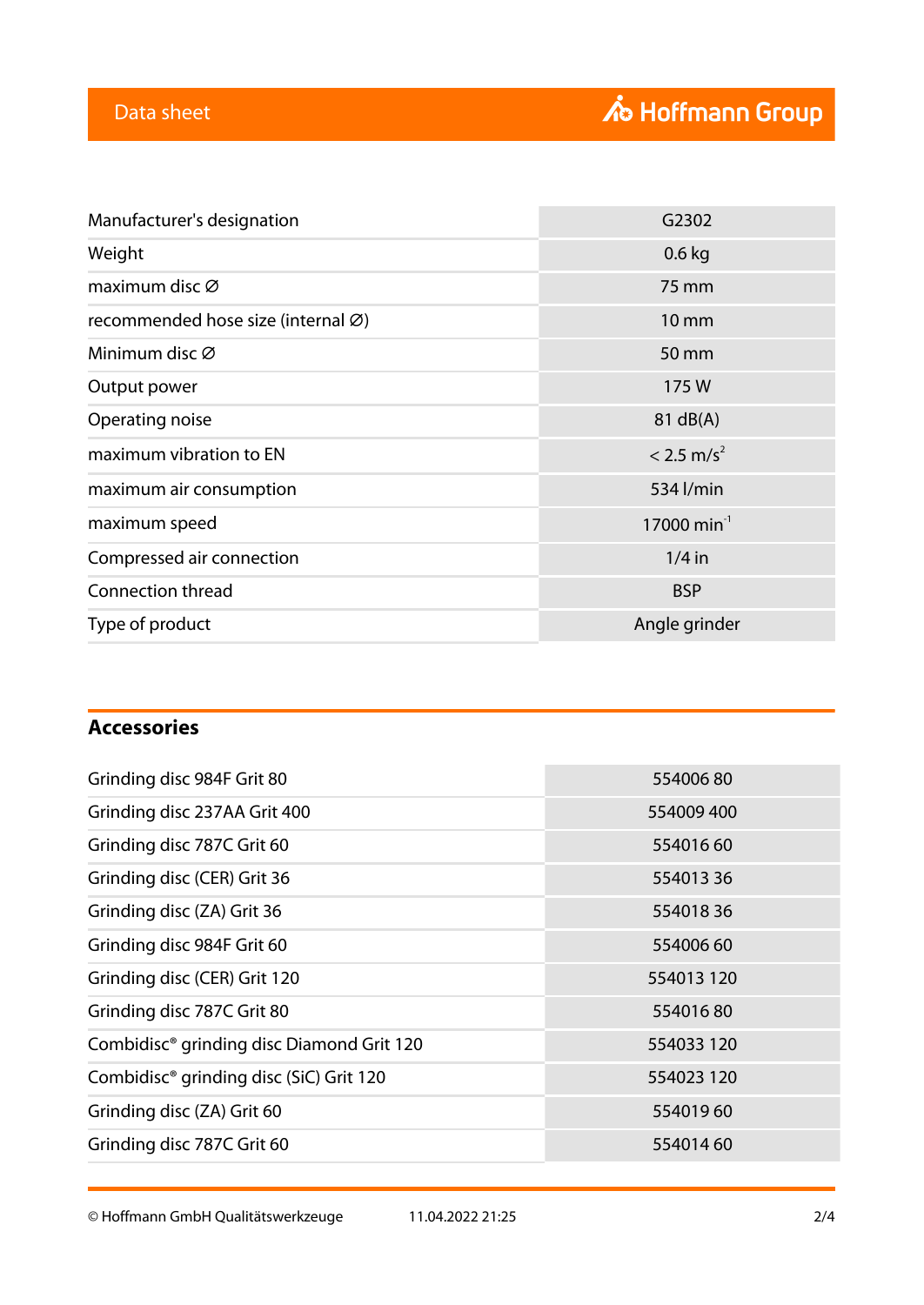| Grinding disc 237AA Grit 180                          | 554008 180 |
|-------------------------------------------------------|------------|
| Grinding disc (ZA) Grit 50                            | 55401850   |
| Grinding disc (ZA) Grit 80                            | 55401880   |
| Grinding disc 787C Grit 120                           | 554014 120 |
| Grinding disc 237AA Grit 600                          | 554008 600 |
| Grinding disc 237AA Grit 280                          | 554009 280 |
| Grinding disc 984F Grit 36                            | 55400636   |
| Combidisc <sup>®</sup> grinding disc Diamond Grit 220 | 554033 220 |
| Grinding disc 787C Grit 80                            | 55401480   |
| Grinding disc 787C Grit 36                            | 55401636   |
| Grinding disc (ZA) Grit 120                           | 554019120  |
| Grinding disc 237AA Grit 600                          | 554009 600 |
| Combidisc <sup>®</sup> grinding disc (SiC) Grit 36    | 55402436   |
| Grinding disc 984F Grit 80                            | 55400580   |
| Grinding disc (ZA) Grit 36                            | 55401936   |
| Grinding disc (ZA) Grit 60                            | 55401860   |
| Grinding disc (CER) Grit 80                           | 55401380   |
| Grinding disc (CER) Grit 120                          | 554012 120 |
| Grinding disc 237AA Grit 120                          | 554009 120 |
| Combidisc <sup>®</sup> grinding disc (SiC) Grit 36    | 55402336   |
| Combidisc <sup>®</sup> grinding disc (SiC) Grit 60    | 55402460   |
| Grinding disc (CER) Grit 60                           | 55401360   |
| Grinding disc (ZA) Grit 80                            | 55401980   |
| Grinding disc (ZA) Grit 50                            | 55401950   |
| Combidisc <sup>®</sup> grinding disc (SiC) Grit 80    | 55402480   |
| Combidisc <sup>®</sup> grinding disc (SiC) Grit 120   | 554024 120 |
| Grinding disc (CER) Grit 36                           | 55401236   |
| Combidisc <sup>®</sup> grinding disc (SiC) Grit 60    | 55402360   |
| Grinding disc 237AA Grit 180                          | 554009 180 |
|                                                       |            |

© Hoffmann GmbH Qualitätswerkzeuge 11.04.2022 21:25 3/4